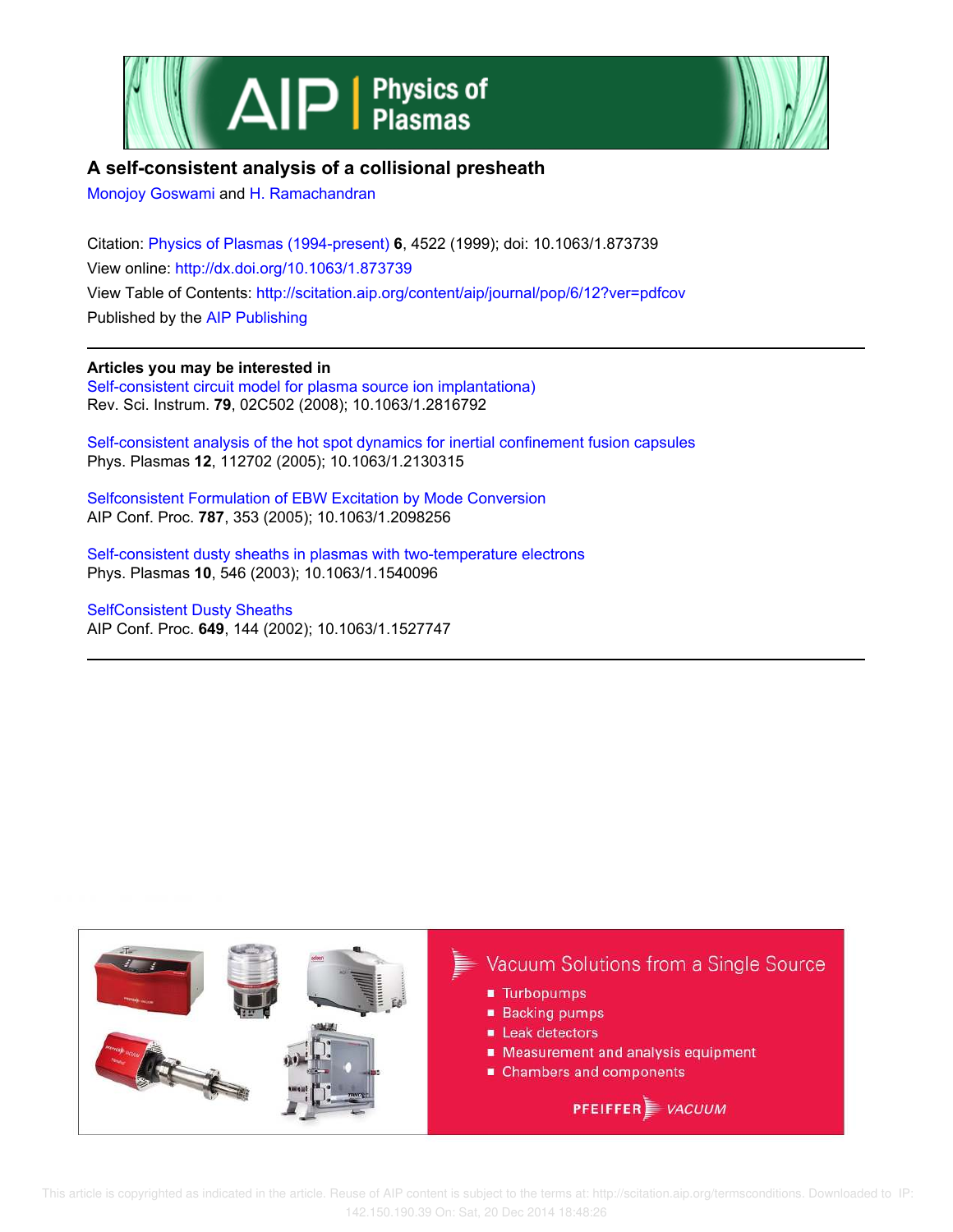# **A self-consistent analysis of a collisional presheath**

Monojoy Goswami<sup>a)</sup> and H. Ramachandran

*Institute for Plasma Research, Bhat, Gandhinagar 382 428, Gujarat, India*

(Received 25 June 1999; accepted 13 September 1999)

A one-dimensional plasma discharge is analyzed under steady state conditions. Using simple models for source and collisions, a first-order differential equation is obtained that simultaneously describes both the bulk and the presheath of the plasma. This equation is numerically solved in various regimes and physically interesting quantities such as the ratio of bulk to edge density and the size of the inertial terms in the bulk region are presented. Analytic expressions are obtained for profiles when collision frequency is assumed constant. Findings include  $n_B / n_{SE} \sim 2.5$  for highly collisional systems, significant flow in the bulk plasma, and modified *I* –*V* characteristics. © *1999 American Institute of Physics.* [S1070-664X(99)04312-8]

## **I. INTRODUCTION**

The theory of sheaths is an old subject<sup>1,2</sup> that has gained considerable recent attention<sup>3,4</sup> due to its importance in the understanding of plasma devices used in plasma processing. These plasma systems are usually very collisional and considerable attention has been paid to the issue of the nature of the Bohm sheath in the presence of sources<sup>4</sup> and collisions.4–6 Less attention has been paid to the presheath of a plasma and the nature of its connection to the bulk. This is a more elusive problem as it involves the influence of the electrostatic field inside the quasineutral part of the plasma system. However, it is of crucial importance to understanding of physics of this region as it is instrumental in throttling the steady state flow of plasma constituents to the sheath.

Many numerical studies of this problem have of course been done, $7-11$  but they suffer uniformly from two limitations. To model the plasma volume, they discretize the spatial co-ordinates in steps that usually exceeds  $\lambda_{\text{mfp}}$ . This makes it virtually impossible to do justice to the presheath which has structures inside the  $\lambda_{\text{mfp}}$  scale. On the other hand, studies that explore the presheath must necessarily terminate at an infinite bulk. The current study is an attempt to do justice to both regimes of the plasma chamber through the use of a simple model that includes collisions on the one hand, and sources on the other. A simple but reasonable collision operator is used that exhibits the correct properties in the bulk ( $\nu$ ~constant) and the presheath ( $\lambda_{\text{mfp}}$ ~constant). The resulting equation is simple enough to be solved accurately for a system hundreds of  $\lambda_{\text{mfp}}$  long, yet retains all the physics of presheath dynamics.

The interesting special case of a system with  $\nu$  constant everywhere is also treated. This problem is analytically tractable and solutions are presented. Such a treatment is appropriate when Coulomb collisions dominate neutral collisions, since ions can only slow down against electrons, and  $v_{i}$  is velocity independent. However, such systems are not to be found in practice even in tokamak edge plasmas, and the treatment is included here mainly for its value in interpreting the numerical study.

*I* –*V* characteristics are obtained for a discharge with equal sized anode and cathode. (The more general case is equally simple to do, but the authors choose to restrict the phase space of parameters and keep the treatment as simple as possible). The results have been compared with the two conventional limits of ambipolar theory<sup>12</sup> and ideal presheath theory,<sup>13</sup> as well as the  $\nu$ =constant solution developed in this paper. Excellent agreement is obtained in all limits.

The application of fluid equations for the ions in the presheath, especially near the sheath edge, may be questioned. However, fluid theory has been successfully used in a variety of treatments of the plasma presheath (Ref. 14, and references therein). Chodura<sup>15,16</sup> has applied fluid theory to the plasma presheath for the case of a cold ion source. In these applications it was assumed that the collisional mean free path of the plasma particles is short enough that a fluid description was sufficient. Kino and Shaw<sup>17</sup> have shown that fluid theory can adequately describe the plasma presheath in the collisionless limit. This treatment, however, also assumed the ions to be born cold. Scheuer and  $Emmert$ <sup>14</sup> have shown that the fluid equations may be applied to presheath, with reasonable results, to cases in which the mean free path is both long and short compared to the plasma dimensions with a source of warm ions. Although there are some differences between the fluid and kinetic results, the fluid approximation appears to be a reasonable approach to calculating presheath profiles along with the bulk plasma.

The organization of the paper is as follows: Section II introduces the geometry of the model and obtains the equations; Sec. III discusses the numerical techniques followed in the solution of the equations; Sec. IV analytically solves the  $\nu$ =constant model; and Sec. V presents the results with the discussion. Appendix A contains the derivation of the collision operator used; Appendix B presents briefly the ambipolar equations in the notation of this paper for reference; and Appendix C presents small velocity perturbative solutions of the equations used in the numerical procedure to integrate a)Electronic mail: monojoy@plasma.ernet.in through an internal singular point.

1070-664X/99/6(12)/4522/11/\$15.00 4522 © 1999 American Institute of Physics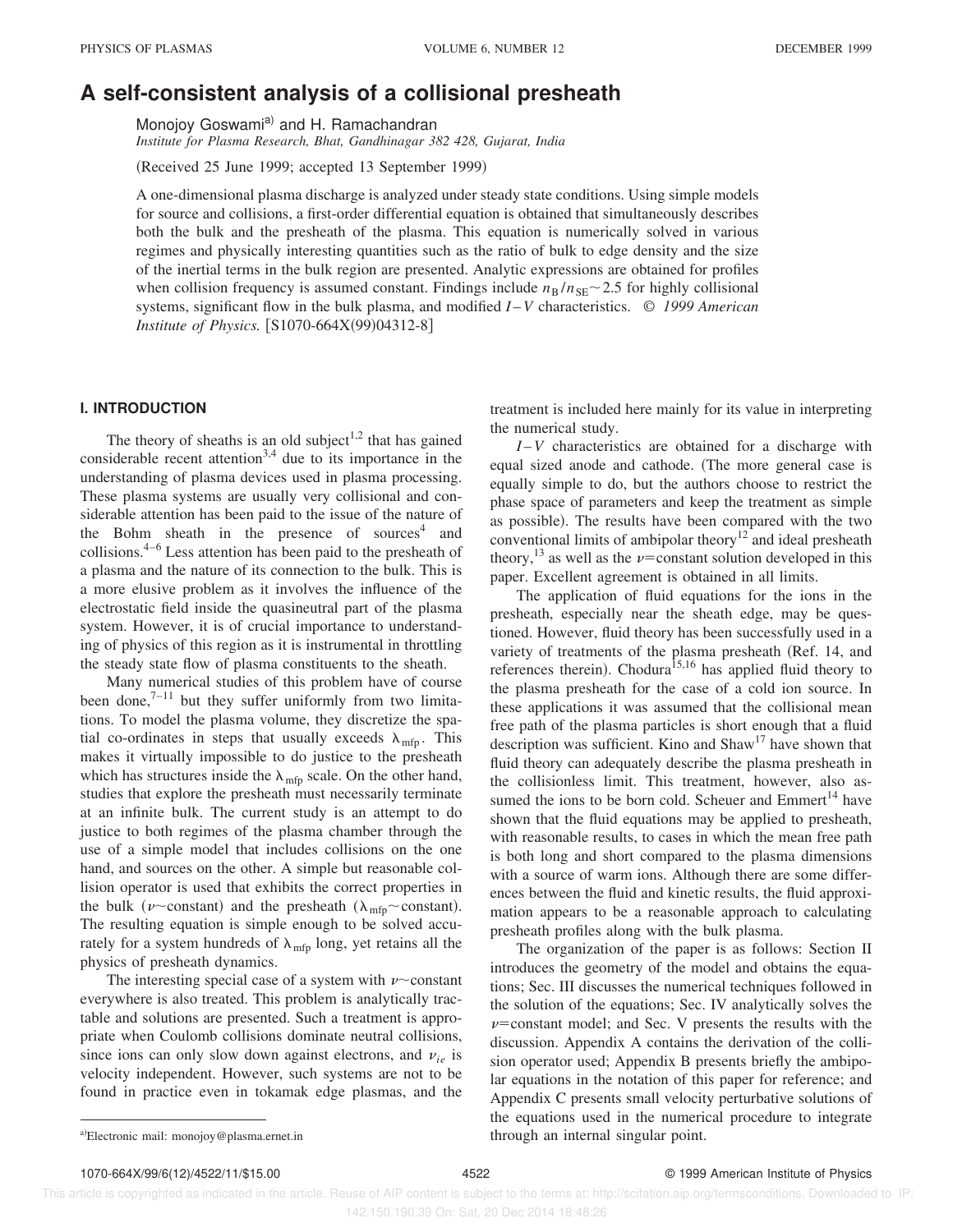

FIG. 1. Schematic of the model system.

## **II. MODEL EQUATIONS**

The model system under consideration is shown in Fig. 1. A plasma consisting of electrons and singly charged ions is assumed present between two capacitor plates placed at  $x = \pm L$ . The following assumptions have been used to obtain the model equations derived in this section.

~1! The gas is weakly ionized so that collisions with neutral particles dominate Coulomb collision processes.

(2) The pressure is low enough for a glow discharge to be obtained but high enough to treat the electrons and ions collectively as fluid.

~3! For the purpose of this paper, a uniform, constant source is assumed to be present. In this treatment, the source is *not* assumed to depend on plasma parameters such as the electron density and temperature. This is not realistic, but as the focus of this treatment is on the interaction between bulk and presheath behavior, the source properties have been simplified to make the equations transparent.

(4) The electrons are assumed to be isothermal while ions are assumed to be adiabatic. More important, a single value of  $\gamma$ <sup>*i*</sup> is used for the entire column. This is a major simplification, and its consequence will be explored further in the discussion at the end of the paper.

 $(5)$  The ions (assumed singly charged) are assumed to exchange energy rapidly in elastic collisions, and therefore are at the same temperature as the neutral species. This results in a constant ion-acoustic velocity, allowing the equations to be meaningfully normalized.

~6! No magnetic fields are applied.

~7! No negative ions are present.

 $(8)$  The walls are assumed to be ideal, i.e., there is no secondary emission from the wall.

~9! The sheath region itself is assumed collisionless and well described by classical Bohm sheath theory. The present treatment focuses on the nature of the presheath that connects this sheath to the collisional bulk.

The above-mentioned assumptions can be easily relaxed, but the increased dimension of the parameter space hinders interpretation.

The time-independent continuity equation for the ions in one dimension is given by

$$
\frac{d}{dx}(n_i v_i) = S_0,\tag{1}
$$

where  $n_i$  and  $v_i$  are the density and flow velocity of the ions, respectively. The momentum equation in steady state for particles of species  $\alpha$  is

$$
m_{\alpha}nv_{\alpha}\frac{dv_{\alpha}}{dx} = q_{\alpha}nE_x - \frac{dp_{\alpha}}{dx} - m_{\alpha}nv_{\alpha}v_{\alpha} - m_{\alpha}S_0v_{\alpha}, \quad (2)
$$

where quasineutrality has been assumed to be valid, i.e., *n<sup>e</sup>*  $\approx n_i \approx n$ , and viscosity effects have been neglected. An external current  $I_{ext}$  is assumed to flow from the anode (at  $x=-L$ ) to the cathode (at  $x=+L$ ). This current is given by

$$
I_{\text{ext}} = A j_{\text{ext}} = (v_i - v_e) n e A,\tag{3}
$$

where *A* is the total collection area of the electrode, assumed equal for both cathode and anode.

Equation  $(2)$  for electrons is

$$
0 = -enE_x - \frac{dp_e}{dx} - m_e n v_e v_e, \tag{4}
$$

where only terms of  $\mathcal{O}(\sqrt{m_e/m_i})$  have been retained. This amounts to treating the electrons as inertialess. Adding Eq.  $(4)$  to Eq.  $(2)$  for ions yields

$$
m_i n v_i \frac{dv_i}{dx} = -\frac{d}{dx} (p_e + p_i) - m_i n v_i v_i \left( 1 + \frac{m_e v_e}{m_i v_i} \right)
$$

$$
+ m_e v_e \frac{I_{\text{ext}}}{eA} - m_i S_0 v_i, \qquad (5)
$$

where Eq. (3) has been used to eliminate  $v_e$ . Using the assumption of adiabatic ions and isothermal electrons, the first term on the right-hand side becomes  $(T_e + \gamma T_i) \frac{dn}{dx}$ . Using Eq.  $(1)$  to eliminate  $dn/dx$ , Eq.  $(5)$  when normalized, yields

$$
\frac{dM}{d\xi} - \frac{L v_i}{c_s} \frac{M^2 \left(1 + \frac{m_e v_e}{m_i v_i}\right)}{1 - M^2} \n= \frac{S_0 L}{n c_s} \left[ \frac{1 + M^2}{1 - M^2} - \frac{m_e}{m_i} \frac{I_{\text{ext}}}{S_0 L e A} \frac{L v_e}{c_s} \frac{M}{1 - M^2} \right],
$$
\n(6)

where  $\xi = x/L$  is the normalized position,  $M = v_i/c_s$  the Mach number, and  $c_s = \sqrt{(T_e + \gamma T_i)/m_i}$  the ion acoustic speed.

Equation  $(6)$  includes dissipative effects through the presence of  $v_e$  and  $v_i$ . For the system envisaged here,  $v_e$  and  $\nu_i$  are the average slowing down times for the electrons and ions. The plasma is assumed to be tenuous enough that collisions with the neutrals dominate. These collisions, when averaged over the distribution, are shown in Appendix A to take the form

$$
\frac{L\nu_i}{c_s} = \alpha \sqrt{1 + \frac{\pi}{8} \frac{M^2}{\bar{M}^2}}, \quad \frac{L\nu_e}{c_s} = \alpha \sqrt{\frac{m_i}{m_e} \frac{T_e}{T_i}},\tag{7}
$$

where  $\alpha = 4L\bar{M}/2\pi\lambda_{\text{mfp}}$ ,  $\lambda_{\text{mfp}}$  the mean free path for collisions and  $\overline{M} = \sqrt{T_i/(T_e + \gamma T_i)}$  is the thermal velocity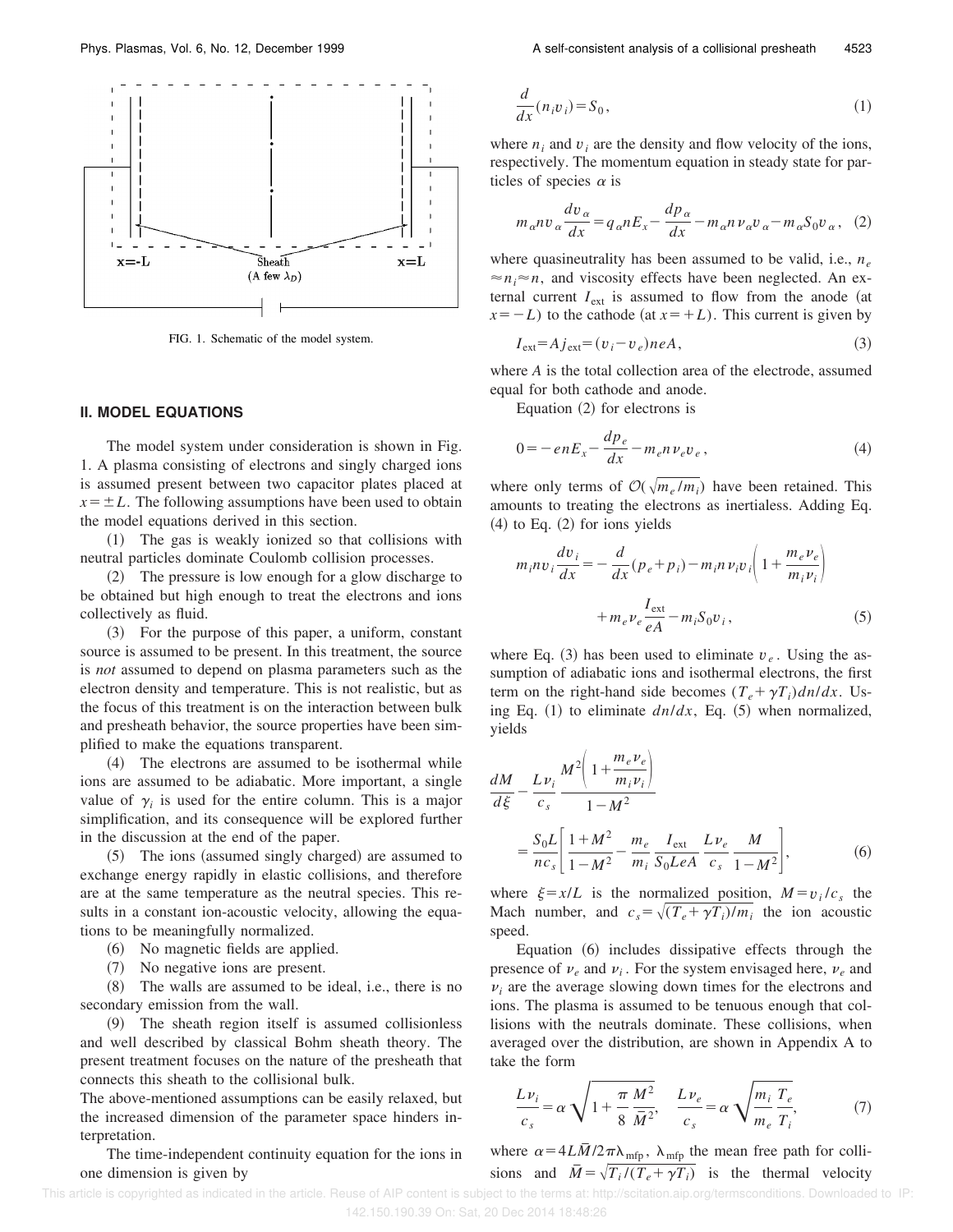$(\sqrt{T_i/m_i})$  of ions normalized to  $c_s$ . The velocity dependence in  $Lv_i/c_s$  results in the bulk ions experiencing a constant collision frequency, while the presheath ions experience a constant mean free path. Such a model is essential for any description that seeks to simultaneously model both bulk and presheath physics. Using Eq.  $(7)$ , Eq.  $(6)$  becomes

$$
\frac{dM}{d\xi} - \frac{\alpha M^2}{1 - M^2} \left[ \sqrt{1 + \frac{\pi M^2}{8 \bar{M}^2}} + \mu \sqrt{\tau} \right]
$$

$$
= \frac{S_0 L}{n c_s} \left[ \frac{1 + M^2 - 2 \delta M}{1 - M^2} \right],
$$
(8)

where  $\mu = \sqrt{m_e/m_i}$ ,  $\tau = T_e/T_i$ , and  $\delta = \alpha \mu \sqrt{\tau T}$ .  $\tilde{I} = I_{ext}$  $(eAS_0L)$  is the normalized external current and  $\gamma=3$  is the adiabatic constant. Equation  $(8)$  has the deficiency that it uses a single  $\gamma$  to describe the entire system. While ions are well described as adiabatic in the sheath and presheath, they are isothermal  $(\gamma=1)$  on the transport time scales that occur in the bulk. This matter is taken up again in Sec. V when the results are discussed.

Equation  $(8)$  may be converted into an equation purely for  $M$ , by making use of Eq.  $(1)$ . Since Eq.  $(8)$  must satisfy

 $M=\pm1$ 

at

$$
\xi = \pm 1\tag{9}
$$

as required by the Bohm sheath, *M* must become zero for some  $\xi_0$ ,  $-1 < \xi_0 < 1$ . This yields an initial condition for Eq. (1), namely,  $n(\xi_0)M(\xi_0)=0$ . Using the assumption of a constant  $S_0$ , Eq. (1) is then solved to obtain

$$
\frac{S_0 L}{n c_s} = \frac{M}{\xi - \xi_0}.\tag{10}
$$

Hence Eq.  $(8)$  becomes

$$
\frac{dM}{d\xi} - \frac{\alpha M^2}{1 - M^2} \left[ \sqrt{1 + \frac{\pi M^2}{8 \bar{M}^2}} + \mu \sqrt{\tau} \right]
$$

$$
= \frac{M}{\xi - \xi_0} \left[ \frac{1 + M^2 - 2 \delta M}{1 - M^2} \right].
$$
(11)

The need for two boundary conditions is now clear: Equation  $(11)$  is an eigenvalue problem and has solutions only for specific  $\xi_0$ . Equation (11) has coefficients that are singular both at  $\xi = \pm 1$  and at  $\xi = \xi_0$ . The singularity at  $\xi = \xi_0$  is intrinsic, but the singularity at  $\xi=\pm 1$  may be removed by solving for  $\xi$  as a function of *M*:

$$
\frac{d\xi}{dM} = \frac{1 - M^2}{M} \frac{\xi - \xi_0}{\alpha M(\xi - \xi_0)} \left[ \sqrt{1 + \frac{\pi}{8} \frac{M^2}{\bar{M}^2} + \mu \sqrt{\tau}} \right] + (1 + M^2 - 2\delta M)
$$
\n(12)

with  $\xi = \pm 1$  at  $M = \pm 1$  and  $\xi \rightarrow \xi_0$  as  $M \rightarrow 0$ .

The characteristic feature of Eq.  $(11)$  is that it captures the physics of bulk and presheath in a single equation. When  $\lambda_{\text{mfp}} \ge L$ , i.e.,  $\alpha \rightarrow 0$ , Eq. (12) reduces to conventional presheath equation $13$ 

$$
\frac{dM}{d\xi} = \frac{M}{\xi - \xi_0} \left[ \frac{1 + M^2}{1 - M^2} \right].
$$
\n(13)

The ambipolar limit of Eq.  $(12)$  can be obtained by assuming  $\lambda_{\text{mfp}} \ll L$  and  $M \ll \overline{M}$ . This refers to a plasma dominated by diffusive processes, where necessarily the mean free path is small and the flow velocities are small compared to thermal velocities of the species. With these assumptions Eq.  $(11)$  reduces to

$$
\frac{dM}{d\xi} - \alpha M^2 (1 + \mu \sqrt{\tau}) = \frac{M}{\xi - \xi_0} (1 - 2\delta M). \tag{14}
$$

Using Eq. (1) to substitute for  $dM/d\xi$ , and assuming zero current ( $\delta=0$ ), this yields

$$
-\frac{1}{\alpha(1+\mu\sqrt{\tau})}\frac{d^2n}{d\xi^2} = 1,\tag{15}
$$

which is the normalized ambipolar diffusion equation as subsequently shown by Eqs. (B3) and (B4).

Equations  $(10)$  and  $(12)$  completely specify the plasma equilibrium for given  $L/\lambda_D$  and  $I_0/S_0LeA$ . Particle conservation clearly requires  $2S_0L = (n(-1)+n(+1))c_s$ , which yields the proper normalization for density:  $n=2n/(n(1))$  $+n(-1)$ ). To obtain *I* – *V* characteristics, the potential difference developed across the system is also required. The applied potential  $\Delta \Psi = (\Psi_A - \Psi_C)$  may be split into three parts:

$$
\Delta \Psi = [\Psi_A - \Psi(-1)] + [\Psi(-1) - \Psi(+1)]
$$
  
+ [\Psi(+1) - \Psi\_C], (16)

where  $\Psi$ 's are potentials normalized to  $T_e/e$  and  $\Psi_A$  and  $\Psi_c$  are the normalized potentials at the anode and cathode, respectively. Following the standard treatment<sup>4</sup> of Bohm sheaths,

$$
\widetilde{I} = \widetilde{n}(1) - \widetilde{\Gamma}_e(1) = \widetilde{n}(1) - M_{e+} \widetilde{n}(1) \exp(-(\Psi(1) - \Psi_C)),
$$
 i.e.,

$$
\Psi_C - \Psi(1) = \ln \left[ \frac{1 - \tilde{I}/\tilde{n}(1)}{M_{e+}} \right]
$$
\n(17)

 This article is copyrighted as indicated in the article. Reuse of AIP content is subject to the terms at: http://scitation.aip.org/termsconditions. Downloaded to IP: 142.150.190.39 On: Sat, 20 Dec 2014 18:48:26

and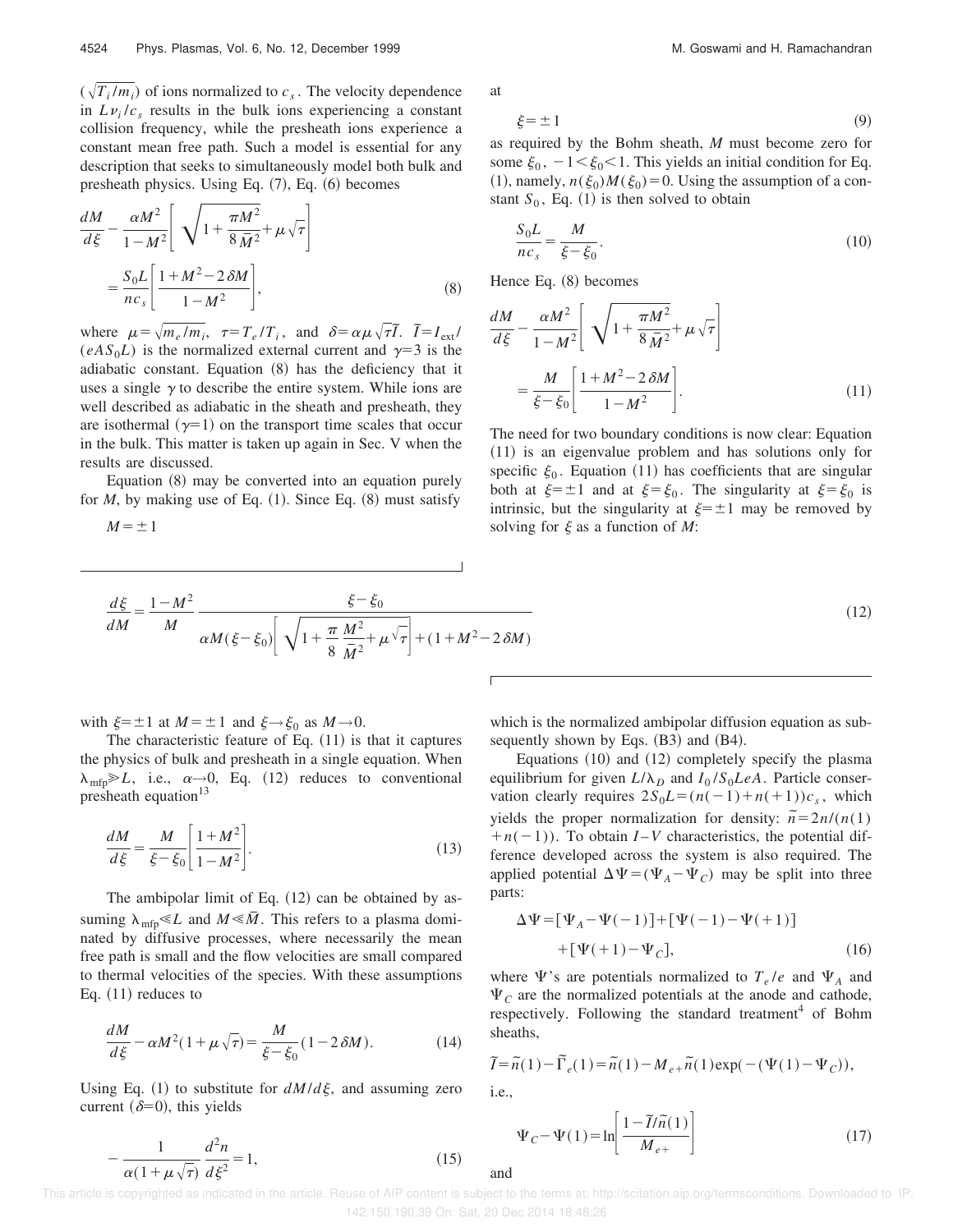$$
\widetilde{I} = -\widetilde{n}(-1) - \widetilde{\Gamma}_e(-1)
$$
  
=  $-\widetilde{n}(-1) + M_e - \widetilde{n}(-1)\exp(-(\Psi(-1) - \Psi_A))$ 

i.e.,

$$
\Psi_A - \Psi(-1) = \ln \left[ \frac{1 + \tilde{I}/n(-1)}{M_{e-}} \right],
$$
\n(18)

where  $\tilde{\Gamma}_e$  is the normalized electron flux, *A* and C represent the anode and cathode near  $x=-1$  and  $x=1$ , respectively, and

$$
\widetilde{n} M_{e\pm} \!=\! \frac{1}{c_s}\!\int_{v\,\gtrless\,0}\!\!f_{\rm max}\!\left(\widetilde{n},T_e\right)\!v\,dv
$$

is the normalized one-sided electron thermal flux. Using Eqs.  $(17)$  and  $(18)$ , Eq.  $(16)$  becomes

$$
\Delta \Psi = -\left[\Psi(1) - \Psi(-1)\right] + \ln\left[\frac{1 + \frac{\tilde{I}}{n(-1)}}{1 - \frac{\tilde{I}}{n(+1)}}\right] \tag{19}
$$

Integrating Eq.  $(4)$  from  $-1$  to 1 yields an expression for  $\Psi(+1) - \Psi(-1)$ :

$$
\Psi(+1) - \Psi(-1) = \ln\left(\frac{\tilde{n}(1)}{\tilde{n}(-1)}\right) + \int_{-1}^{1} \frac{m_e \nu_e v_e L}{T_e} d\xi'. \tag{20}
$$

Appendix A, Eq.  $(A7)$  yields

$$
\frac{m_e \nu_e v_e L}{T_e} = \frac{c_s^2}{\overline{v}_e^2} \frac{4}{\sqrt{2} \pi} \frac{L}{\lambda_{\rm mfp}} \frac{\overline{v}_e}{c_s} \frac{v_e}{c_s} = \frac{v_e}{\overline{v}_e} \frac{\alpha}{\overline{M}}.
$$
 (21)

For a one-dimensional (1-D) system  $\frac{1}{2}m\overrightarrow{v}_e^2 = \frac{1}{2}T_e$ . Equations  $(3)$ ,  $(19)$ ,  $(20)$ , and  $(21)$  then yield

$$
\Delta \Psi = \ln \left[ \frac{\tilde{n}(-1) + \tilde{I}}{\tilde{n}(\tau + 1) - \tilde{I}} \right] - \frac{\alpha \mu}{\bar{M}} \sqrt{1 + \frac{\gamma}{\tau}} \int_{-1}^{1} \left( M - \frac{\tilde{I}}{\tilde{n}} \right) d\xi', \tag{22}
$$

which yields the *I* – *V* characteristics for the model system.

### **III. SOLUTION PROCEDURE**

The solution process would normally involve the following steps.

- (1) Determination of  $\alpha$  and  $\delta$  from the system parameters.
- (2) Guess  $\xi_0$  and integrate  $\xi$  from the boundaries. By the nature of the equation,  $\xi \rightarrow \xi_0$  as  $M \rightarrow 0^{\pm}$ , but the slopes at  $\xi_0^{\pm}$  may not match.
- (3) Iterate until the correct  $\xi_0$  is obtained.

While this scheme would work, integration up to a singularity is numerically noisy and the value of  $\lim_{\xi \to \xi_0} d\xi/dM$  is not reliably obtainable.

An alternate scheme is therefore used that avoids these problems.

 $(1)$  Equation  $(12)$  is replaced by an auxiliary equation,

$$
\frac{d\eta}{d\tilde{M}} = \frac{(1 - \tilde{M}^2)}{\tilde{M}} \frac{\eta}{\tilde{\alpha}\tilde{M}\eta} \sqrt{\frac{\pi \tilde{M}^2}{1 + \frac{\pi}{8} \frac{\tilde{M}^2}{\tilde{M}^2} + \mu \sqrt{\tau}}} \, , \quad 0 \le \tilde{M} \le 1,
$$
\n(23)

with  $\eta \rightarrow 0^+$  as  $\tilde{M} \rightarrow 0$  and

$$
\lim_{\widetilde{M}\to 0^+}\frac{d\eta}{d\widetilde{M}}=1.
$$

(2) The singularity at  $\tilde{M}=0$  is resolved by using an analytic approximation for  $\tilde{M}(\eta)$  derived in Appendix C that is accurate to  $\mathcal{O}(\eta^3)$ :

$$
\widetilde{M} = \eta \bigg[ 1 - 2 \widetilde{\delta} \eta + \frac{\eta^2}{2} (\widetilde{\alpha} (1 + \mu \sqrt{\tau}) + 2 + 8 \widetilde{\delta}^3) \bigg] + \mathcal{O}(\eta^4).
$$
\n(24)

For prescribed tolerance  $\epsilon$ , Eq. (24) is used in the region  $-\eta_{cr} < \eta < \eta_{cr}$ , where

$$
\eta_{\rm cr} = \left(\frac{2\,\epsilon}{\tilde{\alpha}(1 + \mu\sqrt{\tau}) + 2 + 8\,\tilde{\delta}^2}\right)^{1/3} \tag{25}
$$

(3) Equation (23) is now solved in the regions  $n <$  $-\eta_{cr}$  and  $\eta > \eta_{cr}$ , thus yielding a complete solution.

(4) Steps (2) and (3) are carried out for some  $\tilde{\alpha}_+$  and  $\tilde{\delta}$ to yield

$$
\eta_+(\tilde{M}) = \eta(\tilde{M}; \tilde{\alpha}_+, \tilde{\delta}), \quad 0 < \tilde{M} \le 1.
$$
 (26)

Steps (2) and (3) are also carried out for some  $\tilde{\alpha}_-$  but with  $-\tilde{\delta}$ :

$$
\eta_{-}(\tilde{M}) = \eta(\tilde{M}; \tilde{\alpha}_{-}, \tilde{\delta}), \quad 0 < \tilde{M} \le 1.
$$
 (27)

 $(5)$  Solutions  $(26)$  and  $(27)$  are now used to construct a valid solution of (11). Equation (26) is mapped into  $\xi$  $\in (\xi_0,1]$  by the transformation

$$
\xi = \xi_0 + (1 - \xi_0) \frac{\eta_+(M)}{\eta_+(1)}, \quad 0 < \tilde{M} \le 1 \tag{28}
$$

and Eq. (27) is mapped into  $\xi \in [-1,\xi_0)$  by the transformation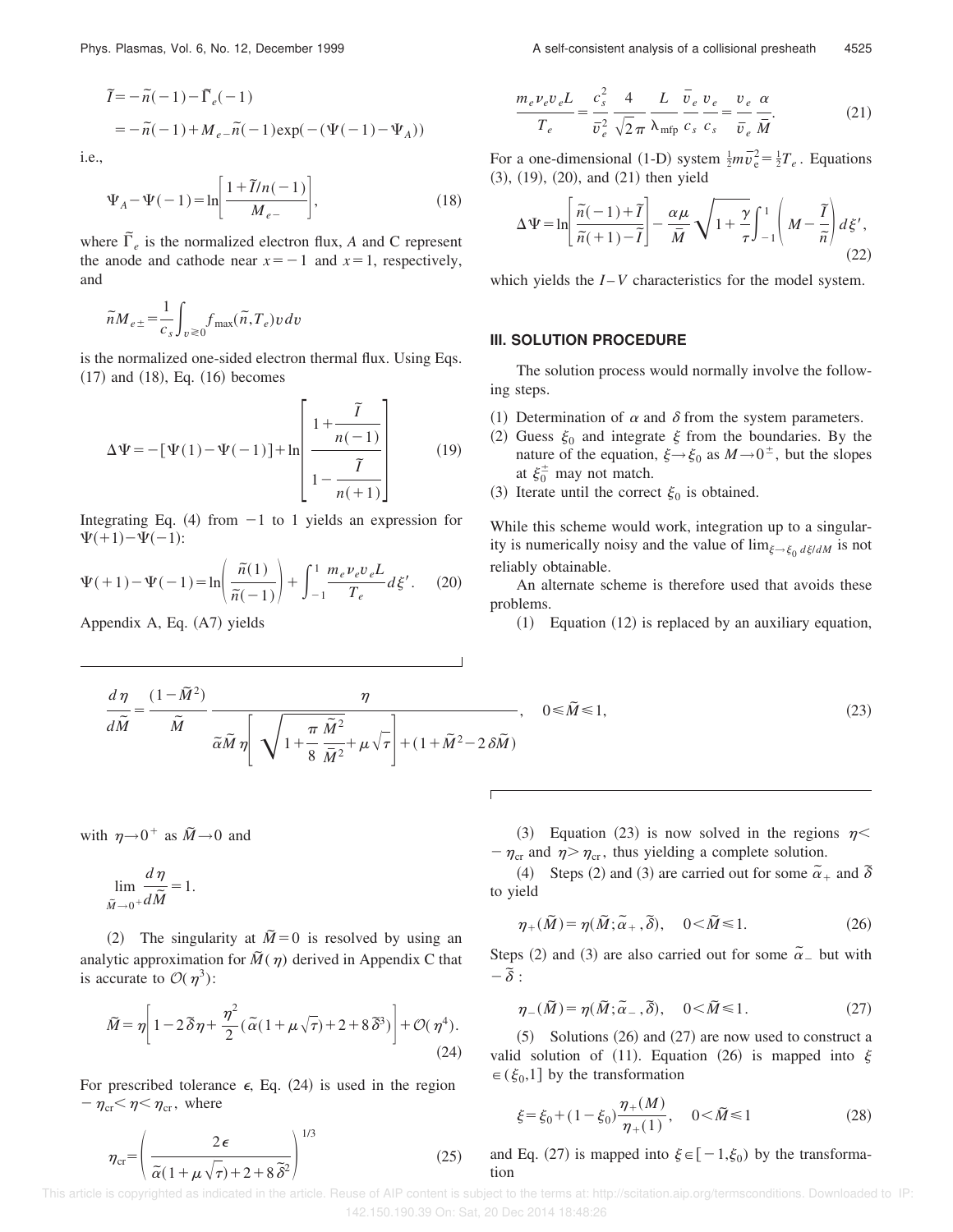$$
\xi = \xi_0 - (1 + \xi_0) \frac{\eta_{-}(-M)}{\eta_{-}(1)}, \quad -1 \le \tilde{M} < 0. \tag{29}
$$

Both Eqs.  $(28)$  and  $(29)$  transform Eq.  $(23)$  into Eq.  $(12)$ and ensure that the boundary conditions at  $M = \pm 1$  are satisfied. However, the solution should also be continuous (automatically true) and have a continuous derivative at  $\xi = \xi_0$ . [The need for a continuous derivative results from Eq. (10), since  $n(\xi)$  must clearly be continuous at  $\xi = \xi_0$ . In addition, both Eqs.  $(28)$  and  $(29)$  should correspond to the same set of system parameters,  $\alpha$  and  $\delta$ . These considerations yield the following two conditions:

$$
\frac{1 - \xi_0}{\eta_+(1)} = \frac{1 + \xi_0}{\eta_-(1)}\tag{30}
$$

and

$$
\tilde{\alpha}_{+}(\xi - \xi_{0}) \frac{\eta_{+}(1)}{1 - \xi_{0}} = \tilde{\alpha}_{-}(\xi - \xi_{0}) \frac{\eta_{-}(1)}{1 + \xi_{0}} = \alpha(\xi - \xi_{0}).
$$
\n(31)

Equation (30) immediately yields the value of  $\xi_0$ :

$$
\xi_0 = \frac{\eta_{-}(1) - \eta_{+}(1)}{\eta_{-}(1) + \eta_{+}(1)},\tag{32}
$$

while Eq.  $(31)$  implies

$$
\tilde{\alpha}_{+} = \tilde{\alpha}_{-} = \tilde{\alpha} = \alpha \frac{1 - \xi_0}{\eta_{+}(1)}.
$$
\n(33)

Using Eq.  $(32)$  this becomes

$$
\tilde{\alpha} = \alpha \frac{2}{\eta_{-}(1) + \eta_{+}(1)}.
$$
\n(34)

Since  $\eta_+(1)$  and  $\eta_-(1)$  are determined as part of the solution process, Eq.  $(34)$  cannot be used to predetermine the value of  $\alpha$  that will yield the desired value of  $\alpha$ . Thus iteration is still required to obtain the solution corresponding to a specific choice of machine parameters. However, this approach has the following two significant advantages (besides avoiding the problem of integrating the equations toward a singularity).

~1! Parametric studies require no iteration. However, the points in  $(\alpha, \delta)$  space are not on a grid, complicating interpolation studies.

(2) Even if the iteration to achieve some  $\alpha_0$  has a residual error, that error is more tolerable, since there is a value of  $\alpha$  near  $\alpha_0$  for which the solution is exact. *Hence, unphysical properties will not appear in the solution.*

## **IV. ANALYTICAL MODEL**

The collision frequency obtained in Appendix A assumes that ions scatter of a thermal distribution of equally massive neutrals. This results in an operator that approaches constant collision frequency at low velocities, and approaches constant mean free path at high velocities. In this section this operator is approximated by a constant collision frequency operator at all velocities. Then Eq.  $(23)$  simplifies to

$$
\frac{dM}{d\xi} - \frac{\alpha M^2 (1 + \mu \sqrt{\tau})}{(1 - M^2)} = \frac{M}{\xi - \xi_0} \left[ \frac{1 + M^2 - 2 \delta M}{1 - M^2} \right].
$$
 (35)

This can be written as

$$
\frac{1 - M^2}{M(1 + M^2)} \frac{dM}{d\xi} - \frac{1}{\xi - \xi_0}
$$
  
=  $\bar{\alpha} \frac{M}{1 + M^2} - \frac{2\delta}{(\xi - \xi_0)} \frac{M}{(1 + M^2)},$  (36)

where  $\bar{\alpha} = \alpha(1 + \mu\sqrt{\tau})$ . The left-hand side of Eq. (36) is a perfect derivative:

$$
\frac{d}{d\xi} \left[ \ln \left( \frac{M}{1+M^2} \right) \right] - \frac{d}{d\xi} (\ln(\xi - \xi_0))
$$

$$
= \bar{\alpha} \frac{M}{1+M^2} - \frac{2\delta}{(\xi - \xi_0)} \frac{M}{(1+M^2)}.
$$
(37)

Equation  $(36)$  can be reduced to a linear equation by the transformation  $w = (1 + M^2)/M$ , which yields

$$
\frac{d}{d\xi}(w(\xi-\xi_0)) = -\overline{\alpha}(\xi-\xi_0) + 2\delta
$$
\n(38)

with a solution

$$
w = -\frac{\bar{\alpha}}{2}(\xi - \xi_0) + 2\,\delta + \frac{C}{\xi - \xi_0},\tag{39}
$$

where *C* and  $\xi_0$  are constants yet to be determined. The requirement that  $w = \pm 2$  at  $\xi = \pm 1$  yields the following values of *C* and  $\xi_0$ :

$$
C = 2(1 - \xi_0)(1 - \delta) + \frac{\bar{\alpha}}{2}(1 - \xi_0)^2,
$$
  

$$
\xi_0 = -\frac{2\delta}{2 + \alpha(1 + \mu\sqrt{\tau})}.
$$
 (40)

Equation  $(39)$  can be expressed as a quadratic equation for *M*,

$$
M^2 - bM + 1 = 0,\t(41)
$$

where

$$
b = -\frac{\bar{\alpha}}{2}(\xi - \xi_0) + 2\delta + \frac{C}{(\xi - \xi_0)}.
$$
 (42)

The solutions yield expressions for *M* and  $n = (\xi - \xi_0)/M$ ,

$$
M = \frac{b - \sqrt{b^2 - 4}}{2}, \quad n = \frac{\xi - \xi_0}{\frac{b}{2} - \sqrt{\frac{b^2}{4} - 1}}.
$$
 (43)

Equation  $(43)$  is an exact, nonlinearly correct solution for the system when collisions may be modeled by a constant collision frequency. Such a model is excellent for bulk plasma but invalid near the walls, where  $M \ge \overline{M}$ . While invalid near  $\xi=\pm 1$ , Eq. (43) retains the square-root singularity near the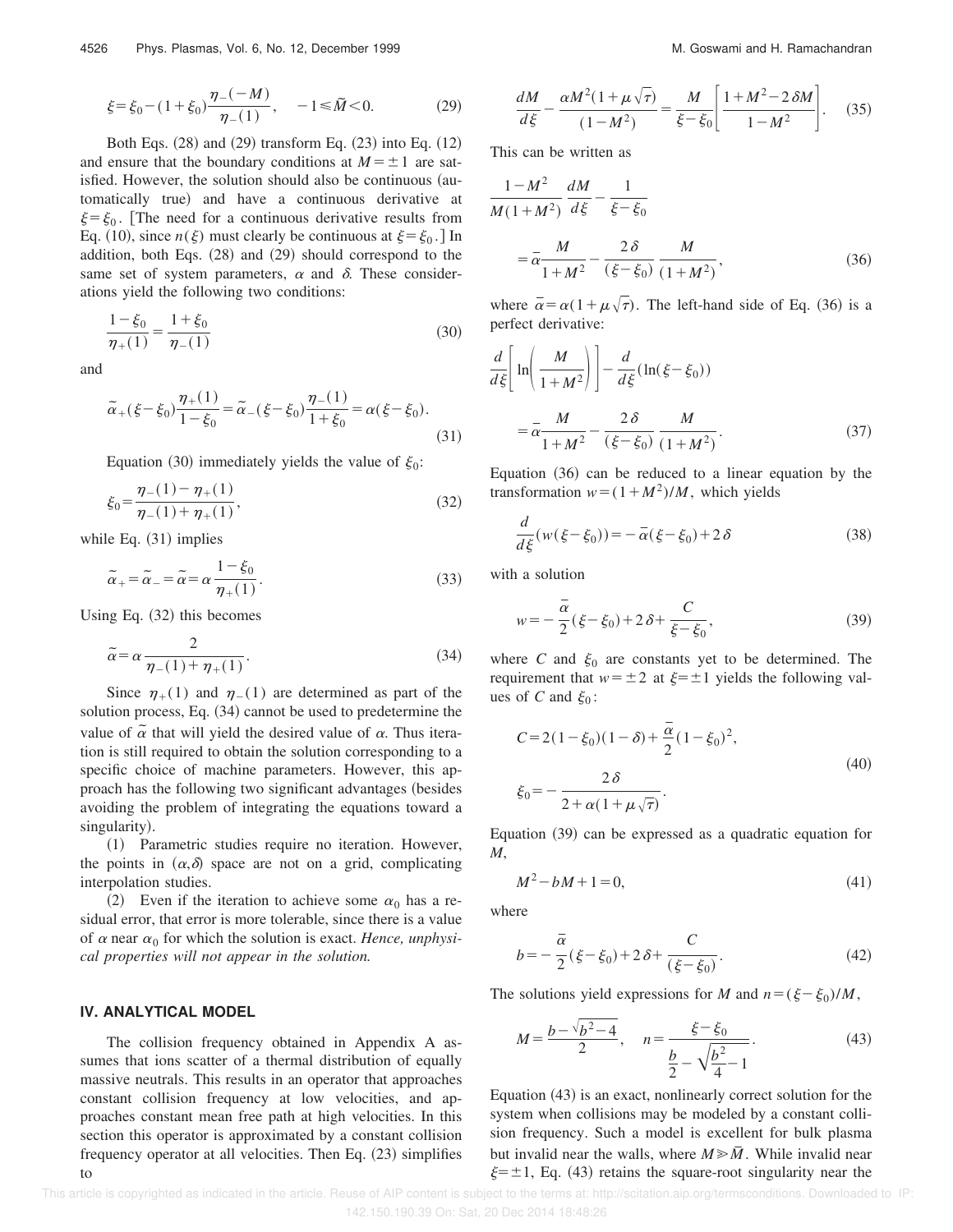

FIG. 2. Profiles generated for zero current by the solution of  $(11)$ . In  $(a)$ – $(c)$ , the solid curves represent the collisionless  $(v=0)$  case, the dot-dash curves represent a case where  $\lambda_{\text{mfp}} = L/2$ , and the dashed curves represent a case where  $\lambda_{\text{mfp}} = L/20$ . In all cases,  $T_i = 0.1T_e$  has been assumed. Vertical lines indicating the beginning of the last  $\lambda_{\text{mfp}}$  have been drawn in the respective line style. (a) Density profiles scaled to edge density. The curves demonstrate the smooth connection between a collisional, ambipolar bulk plasma with the presheath region. (b) Velocity profiles scaled to  $c_s = (T_e + \gamma T_i)/m_i$ . The profiles are nearly linear in the bulk region where the plasma is ambipolar. The slopes of the profiles at  $\xi=0$  are inversely proportional to the central density. (c) For  $\nu=0$ and  $\lambda_{\text{mfp}} = L/20$ , the ion kinetic energy scaled to ion temperature is plotted. As the system becomes increasingly collisional, the drift energy does drop compared to the  $\nu=0$  case, but it is interesting to observe that ions have super-thermal drifts well away from the last mean free path. For the case of  $\lambda_{\text{mfp}}$  $= L/20$ , ion drifts reach  $v_i$  eight  $\lambda_{\text{mfp}}$  from the wall. (d) The ion velocity scaled to  $c_s$  plotted against  $(L-x)/\lambda_{\text{mfp}}$ . The dashed and dot-dashed lines use the same  $\lambda_{\text{mfp}}$  as the previous plots. The top and bottom solid lines indicate values of *M* obtained from Eq. (43) with  $\lambda_{\text{mfp}} = L/20$  and  $\lambda_{\text{mfp}} = L/2$ , respectively. The dotted line indicates the infinite collisionality case from (45). The entry velocities are seen to increase with collisionality.

wall. Since both *M* and *n* are known analytically, the potential drop given in Eq.  $(22)$  can also be obtained, to yield  $I-V$ characteristics.

# **V. RESULT AND DISCUSSION**

The numerical algorithm described in Sec. III was implemented in a FORTRAN 77 program. The nature of the solutions obtained are described in the following paragraphs. Where relevant, limits from ambipolar theory and from Sec. IV are presented.

The density profile scaled to  $n_{SE}$ , the edge density, is presented in Fig.  $2(a)$  for three different collision frequencies. The solid curve corresponds to zero collision frequency and agrees with the standard presheath result. For this case, the presheath is the size of the system, and  $n_{\text{bulk}}/n_{\text{SE}}=2$ . The dot-dash curve corresponds to a weakly collisional plasma, with  $\lambda_{\rm mfp}$  /*L* = 0.5. For this case, the vertical lines at  $\xi$ = ±0.5 represent the start of the ''last mean free path'' near the wall. As is seen in Fig.  $2(a)$ , the density rises to higher than twice  $n_{SE}$  in this region. Of course, it rises further in the interior of the plasma, but that corresponds to the bulk region which should be dominated by ambipolar diffusive processes. The dashed curve in Fig.  $2(a)$  is a highly collisional case, with  $\lambda_{\rm mfp}/L$ =0.05. The relevant vertical lines now are those at  $\xi = \pm 0.95$ . Once again, the density rises to above the conventional value of  $2n_{\text{SE}}$ .

This excess of density can be interpreted in the following manner. The last mean free path from the wall is a region where ions gain kinetic energy from the field. Quasineutrality links the field and the pressure through the electrons, which are nearly Boltzmann. Thus, in the fluid equations, the momentum source for ions is the pressure gradient. When collisions are present, they absorb some of the momentum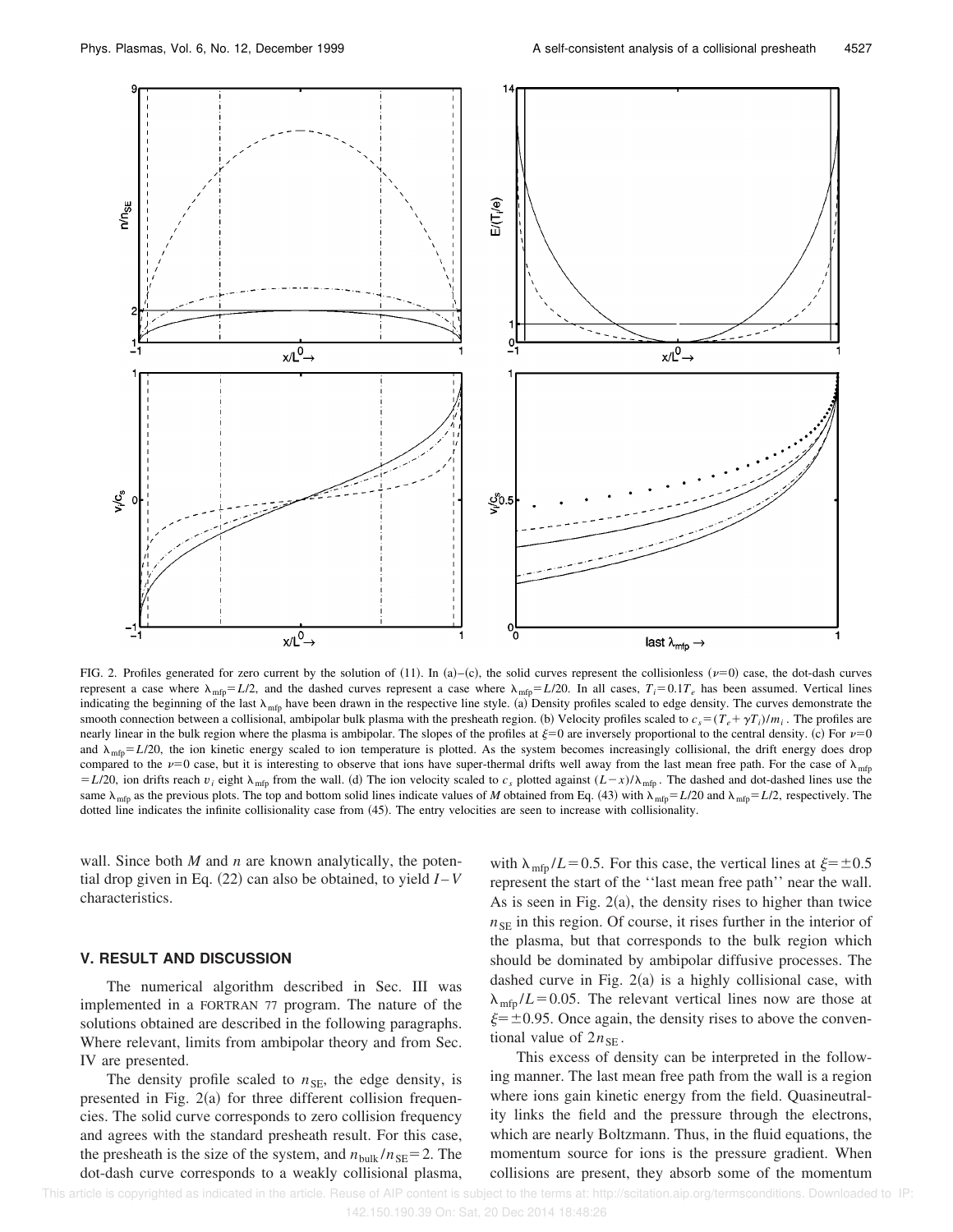gained, and so additional momentum needs to be supplied by the pressure profile. This results in a steepened density profile, and therefore an increased value for the bulk density relative to the sheath density.

The velocity profiles for the above-mentioned three cases are presented in Fig.  $2(b)$ . As collisions increase, the simple collisionless presheath expression,

$$
\xi = M/(1+M^2),
$$

is replaced by a boundary layer type of profile. The slope at  $\xi=0$  is inversely proportional to the central density, and the linearity of the profile in the bulk is the extent to which the density is uniform.

The kinetic energy of ions is presented in Fig.  $2(c)$ , scaled to the ion thermal energy. The purpose of this plot is to investigate the true size of the presheath region. The presheath may always be *defined* as the last  $\lambda_{\text{mfp}}$ , but the validity of this definition depends on whether the rest of the plasma can be accurately represented by equations that assume weak flows. If the criterion for "weakness" is  $u_i$  $\langle v_i, i.e.,$  the fluid flow velocity is less than the ion thermal velocity, Fig.  $2(c)$  shows that the criterion yields a far larger region than expected. For the  $\lambda_{\text{mfp}}/L$ =0.05 case the flow is super-thermal up to  $8\lambda_{\text{mfp}}$  from the wall.

Flows could also be defined as ''weak'' if they are much smaller than  $c_s$ . Figure 2(d) presents the velocity profiles of the above-mentioned cases superposed over their respective last  $\lambda_{\text{mfp}}$ . It is now clear that the inlet velocity into the last  $\lambda_{\text{mfp}}$  region increases with collisionality. The solid lines in Fig.  $2(d)$  are the curves generated by Eq.  $(43)$  for the corresponding system parameters. As has been noted in Sec. IV, Eq. (43) assumes a constant collision frequency. To make a useful comparison to numerical output, the collision frequency used was that at the wall, i.e.,  $\alpha$  was increased by a factor  $(\sqrt{1 + (1/\bar{M}^2)(\pi/8)} + \mu \sqrt{\tau})/(1 + \mu \sqrt{\tau})$  over its bulk value. Recognizing the inflated  $\alpha(1+\mu\sqrt{\tau})$  as  $L/\lambda_{\text{mfp}}$  itself, Eq. (43) becomes with  $\delta=0$ ,

$$
M = \frac{L/\lambda_{\text{mfp}}}{4} (\xi^{-1} - \xi) + \frac{1}{\xi}
$$
  
-  $\sqrt{\left(\frac{L/\lambda_{\text{mfp}}}{4} (\xi^{-1} - \xi) + \frac{1}{\xi}\right)^2 - 1}.$  (44)

Defining  $\zeta = L/\lambda_{\text{mfp}} (1-\xi)$ , Eq. (44) may be rewritten

$$
M = \frac{\zeta}{2} \frac{(1+\xi)}{2\xi} + \frac{1}{\xi} - \sqrt{\frac{\zeta^2}{4} \left(\frac{(1+\xi)}{2\xi}\right)^2 - 1}.
$$
 (45)

The  $\alpha \rightarrow \infty$  solution is obtained by setting  $\xi=1$  in Eq. (45). This is the dotted line shown in Fig. 2 $(d)$ . Equation  $(45)$ yields an asymptotic value for the inlet velocity [i.e.,  $M(\zeta)$  $[51]$  of 0.382. The numerical value is higher since the collision frequency drops even in this region, an effect that is absent in Eq.  $(45)$ . Nonetheless, the numbers indicate that



FIG. 3. (a) The density profile is displayed for the case of  $I_p=0$ ,  $\lambda_{\text{mfp}}$ = 0.1*L*,  $T_e/T_i$ = 10, and  $m_i = m_p$ . The solid line is the simulation result. The dashed line refers to the density from ambipolar theory. The dot-dashed line represents the expression given in Eq.  $(43)$ . The vertical lines show the start of the last mean free path of the system. The thick solid lines between the walls and the last  $\lambda_{\text{mfp}}$  show the standard presheath prediction. For both the ambipolar curve and for Eq.  $(43)$ , the plotted curves have been shifted vertically to make their peaks coincide with the numerical results, as they are most valid in the bulk plasma. (b) The density profile over the last  $\lambda_{\text{mfp}}$ is displayed for the case of  $I_p = 0$ ,  $\lambda_{\text{mfp}} = 0.1L$ ,  $T_e / T_i = 10$ , and  $m_i = m_p$ . The solid curve is the simulation result and the dashed curve is the ideal presheath result. The dot-dashed line is the curve from Eq.  $(43)$ . The dotted line represents the curve obtained from Eq.  $(43)$ , when the collision frequency is enhanced to match the correct value at the wall.

most of the kinetic energy is gained in the last  $\lambda_{\text{mfp}}$ , even though the ion flow energy dominates the temperatures well inside the bulk.

Figure  $3(a)$  presents the density profile for the case of  $L = 10\lambda_{\text{mfp}}$ ,  $T_e = 10T_i$ ,  $m_i = m_p$ , and  $I_p = 0$ . The solid line is the numerical solution. The ideal presheath profiles (solid lines) are shown for reference. The dashed line is the ambipolar result and the dot-dashed curve is obtained from Eq.  $(43)$ . Both these curves have been vertically shifted to coincide with the numerical curve at  $\xi=0$ , since they are most valid in the bulk. It can be seen that the numerics deviates from both theoretical curves well away from the wall. This is due to the velocity dependence of the collision operator.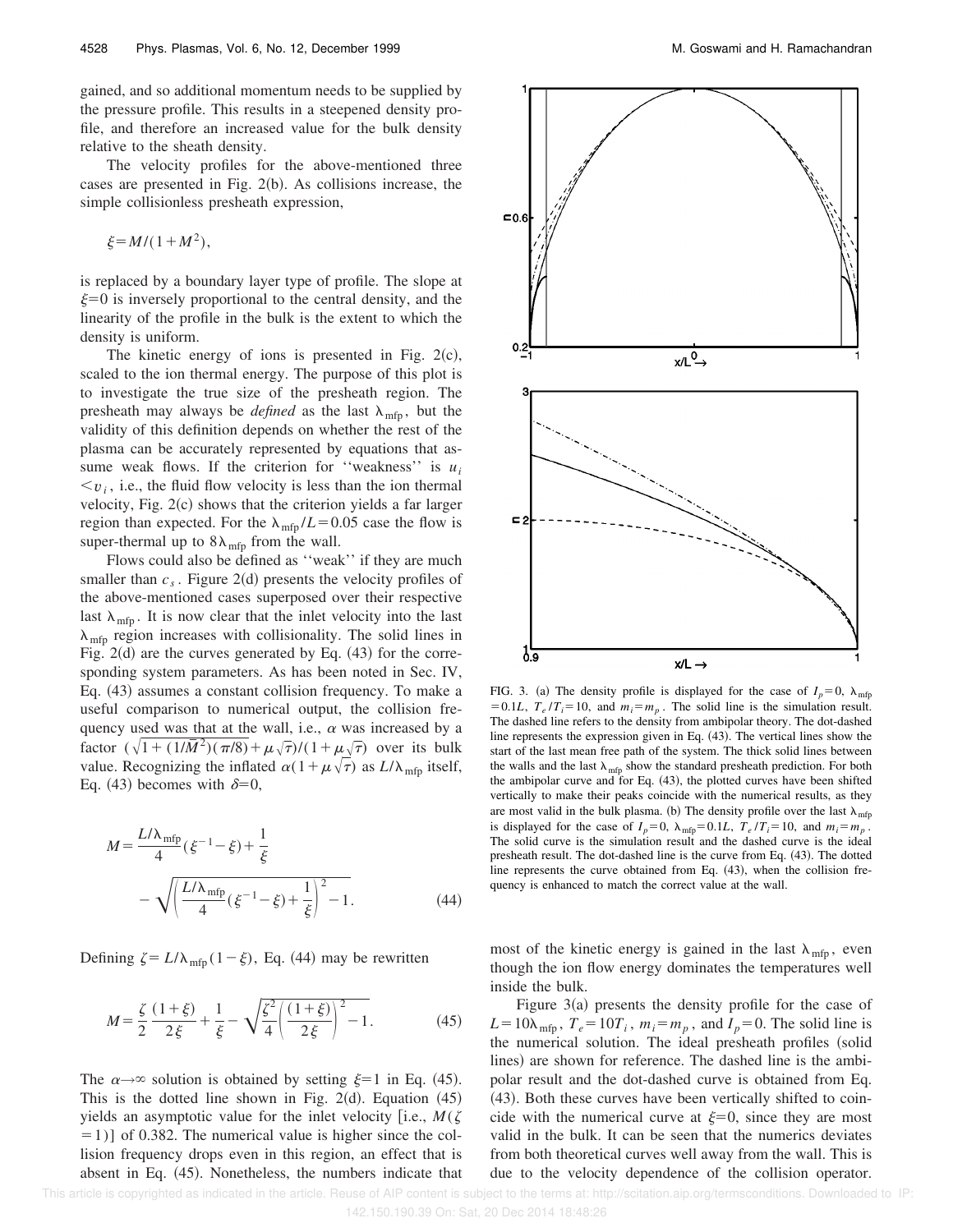

FIG. 4. Ratio  $(n_r)$  of density at the last  $\lambda_{\text{mfp}}$  to the density at the wall as a function of different parameters: (a)  $m_i/m_p = 1$ ,  $I_p = 0$   $T_e/T_i = 10$  for the dashed, curve and  $T_e/T_i = 1.0$  for the solid line for different  $\lambda_{\text{mfp}}$ . The dot-dashed line is for analytical result obtained from Eq. (46) for  $T_e/T_i = 1.0$ . (b)  $m_i/m_p$ = 1,  $\lambda_{\text{mfp}}$  = 0.1L,  $I_p$  = 0 and varying  $T_e/T_i$ . (c)  $T_e/T_i$  = 10,  $\lambda_{\text{mfp}}$  = 0.1L,  $I_p$  = 0 and varying  $m_i/m_p$ . (d)  $m_i/m_p$  = 1,  $\lambda_{\text{mfp}}$  = 0.1L,  $T_e/T_i$  = 10 and varying  $I_p$ . The rising curve represents  $n_r$  at the anode ( $\xi = -1$ ), while the falling curve represents  $n_r$  at the cathode side ( $\xi = 1$ ).

Closer to the wall, the theoretical result deviates from the ambipolar result as it must develop the square root singularity at  $\xi=\pm 1$ . It is worth noting here that the ambipolar result plotted here uses  $\gamma=1$  consistent with the assumption of that theory, while the other curves use  $\gamma=3$ . Nonetheless, excellent agreement is obtained in the bulk, which suggests that the deficiency in Eq.  $(8)$  is not serious.

It is worth noting here that a fully ionized plasma would scatter according to the Coulomb collision operator. For ambipolar flow, the relevant collision frequency is  $v_s^{i/e}$ , which is independent of ion velocity for  $v_i \le v_e$ .<sup>18</sup> Since this inequality prevails here, the theoretical result in Eq.  $(43)$ should be reasonably accurate for fully ionized plasma columns. Of course, the use of the Krook operator $19$  to model collisions in such a plasma is very questionable.

Figure 3(b) displays the density profile over the last  $\lambda_{\text{mfp}}$ for the same case as in Fig.  $3(a)$ . The solid curve is the numerical result, while the dashed curve is the ideal presheath result. The dot-dashed curve is the result of Eq. (43), with  $\alpha$  enhanced by the factor  $(\sqrt{1 + (\pi/8\bar{M}^2)})$  $+\mu\sqrt{\tau}$ /(1+ $\mu\sqrt{\tau}$ ) to account for the higher collision frequency near the wall. This value is actually too high except at  $\xi=1$  itself, and hence the predicted density is higher than the numerical value.

Figure 4 presents parametric studies of  $n_r$ , the ratio of "bulk density" (defined to be the density one  $\lambda_{\text{mfp}}$  from the wall) to "edge density" [i.e.,  $n(\xi=\pm 1)$ ]. Figure 4(a) presents the variation of  $n_r$  with  $\lambda_{\text{mfp}}$ . When  $\lambda_{\text{mfp}} > L$ ,  $n_r$  is alternatively defined to be the ratio of central density to edge density. In Figs. 4(b), 4(c), and 4(d)  $\lambda_{\text{mfp}} < L$  holds for all curves, but in Fig. 4(a),  $\lambda_{\text{mfp}}$  ranges from 0.1*L* to 100*L*. The solid line in Fig. 4(a) corresponds to  $T_e = T_i$  while the dashed line corresponds to  $T_e = 10T_i$ . As is seen, a higher ratio of densities is achieved for  $\lambda_{\text{mfp}} \ll L$  when  $T_e \sim T_i$ , but the curves agree when  $\lambda_{\text{mfp}} \geq L$ . These results may be under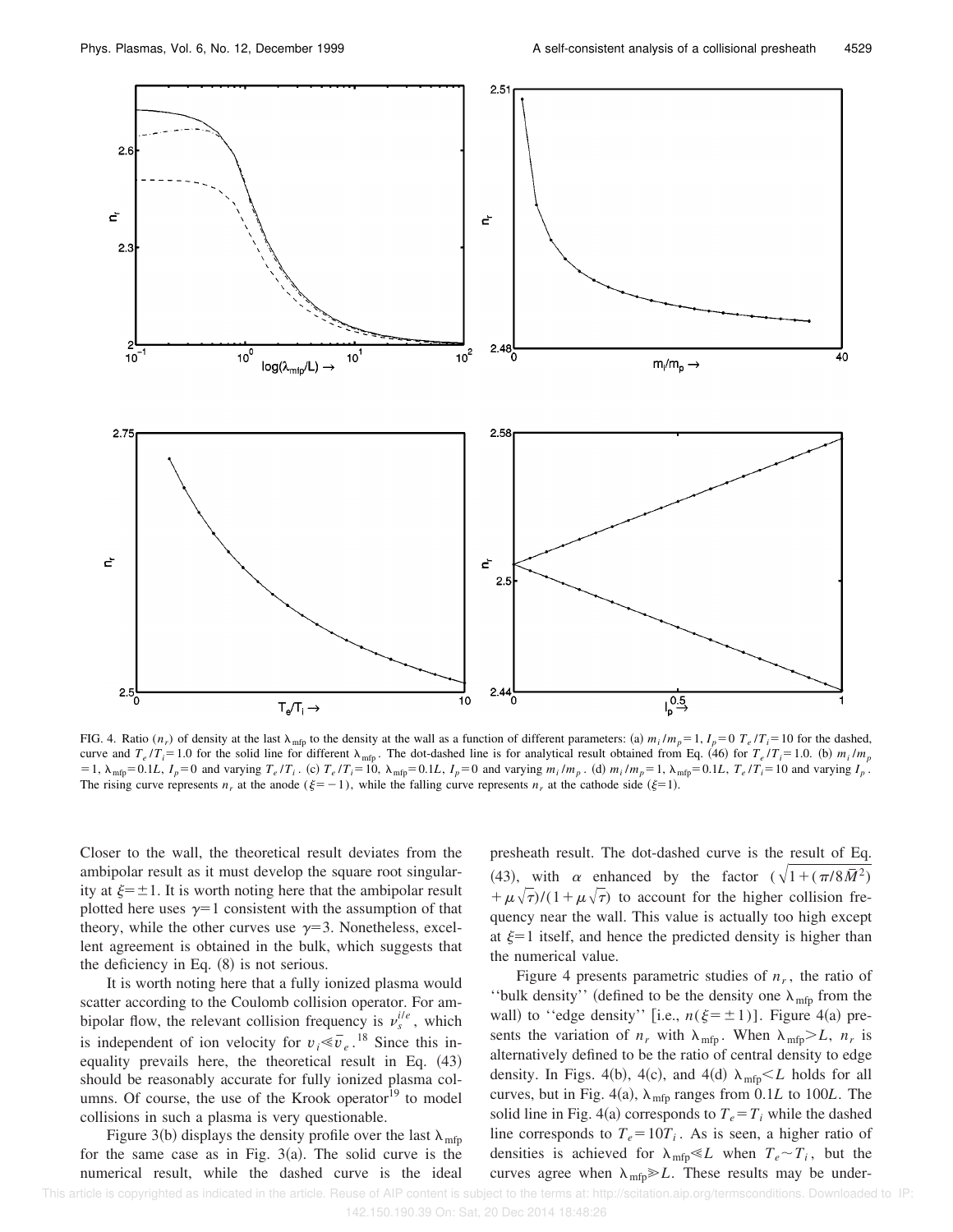stood by setting  $\xi=1-\lambda_{\text{mfp}}/L$  and  $\zeta=1$  in Eq. (45):

$$
M_{\rm PS} = \frac{6L/\lambda_{\rm mfp} - 1}{4L/\lambda_{\rm mfp} - 4} - \sqrt{\left(\frac{6L/\lambda_{\rm mfp} - 1}{4L/\lambda_{\rm mfp} - 4}\right)^2 - 1},
$$
  

$$
L \neq \lambda_{\rm mfp}.
$$
 (46)

For  $\lambda_{\text{mfp}} < L$ , Eq. (46) yields  $n_r = (1 - \lambda_{\text{mfp}} / L) / M_{\text{PS}}$  while for  $\lambda_{\text{mfp}}$  $>L$ , Eq. (43) yields  $n_r = 2 + L/(2\lambda_{\text{mfp}})$ . These expressions are plotted in Fig.  $4(a)$  as the dot-dashed curve. Since Eq.  $(46)$  is a constant collision frequency curve, it cannot expect to recover numerical results. However, it should agree best with that case whose collision frequency varied least, namely the  $T_e = T_i$  curve. As  $\lambda_{\text{mfp}} \rightarrow 0$ , particle conservation in the presheath becomes increasingly valid:  $n_{PS}M_{PS} = 1$ . The drop in  $n_r$  for the theoretical curve is due to the nonsaturation of  $M_{PS}$  as  $\lambda_{\text{mfp}} \rightarrow 0$ . The numerical curves show a saturation which the authors believe is due to most of the  $n_r$  value coming from the very edge before the effective collision frequency starts to drop.

Figure 4(b) explores the dependence of  $n_r$  on  $T_e/T_i$ . The dominant effect is on  $\overline{M}$  which drops with increasing  $T_e/T_i$ . The effective collision frequency is given by

$$
\alpha \left( \sqrt{1 + \frac{\pi M^2}{8 \,\overline{M}^2}} + \mu \sqrt{\tau} \right) \approx \frac{L}{\lambda_{\rm mfp}} \sqrt{M^2 + \frac{8 \,\overline{M}^2}{\pi}}. \tag{47}
$$

At the wall the effective collision frequency is nearly independent of  $\overline{M}$ . Away from the wall, it decreases with decreasing  $\bar{M}$ , i.e., with increasing  $T_e/T_i$ . Following the argument given in connection with Fig. 2(a), increasing  $T_e/T_i$ results in a decrease in  $n_r$ . As Fig. 4(b) demonstrates, the effect is significant, as  $n_r=2.7$  at  $T_e=T_i$  and  $n_r\rightarrow 2.5$  as  $T_e/T_i = 10$ . It should be noted that this effect is missing in Eq. (44), which yields a value of  $n<sub>r</sub>$  that is independent of  $T_e/T_i$ .

Figure 4(c) presents the variation of  $n_r$  as a function of  $m_i/m_p$ . The only place where  $m_i/m_p$  enters in Eq. (12) at zero current is through the electron drag term,  $\mu\sqrt{\tau}$ . Increasing  $m_i/m_p$  reduces  $\mu = \sqrt{m_e/m_i}$ , thereby reducing the collisional term. This explains the marginal reduction in *n<sup>r</sup>* . The overall importance of this term given approximately by  $\mu \sqrt{\tau}/(1 + (\pi/8)(1/\bar{M}^2))$  ~ 0.012 $\sqrt{(m_i/m_p)}$ , which explains the order of variation in  $n_r$ .

Figure  $4(d)$  displays the effect of an external current on  $n_r$ , the falling curve represents the cathode presheath near  $\xi=1$ , while the rising curve represents the anode presheath near  $\xi=-1$ .

Figure 5 shows the  $I - V$  characteristics of the model system. The solid line is the result of using the numerical solution in Eq.  $(22)$ . The dotted line shows the ambipolar result and the dashed line is the result of using Eq.  $(43)$  in Eq.  $(22)$ . There is an excellent agreement between the constant  $\nu$  theory and the numerical result, both of which deviate from the ambipolar result at higher current. This deviation may be understood as follows: When current flows through the system, the location,  $\xi_0$ , where  $M=0$  shifts according to Eq. (40). For positive current ( $\delta$ >0), the shift is negative. All the ions injected by the source in the region  $\xi_0 < \xi < 1$ 



FIG. 5. *I* –*V* characteristics for the system. The solid line is the simulation result. The dashed line is the result of using Eq.  $(43)$  in Eq.  $(22)$ . The dotted line is the result of using Eqs.  $(B5)$  and  $(B7)$  in Eq.  $(22)$ , and represents the ambipolar prediction. For all these curves  $\alpha$ =4.0 has been used.

must necessarily flow to the wall at  $\xi=1$ , i.e., to the cathode. Since the inlet velocity to the sheath is always  $c_s$ , the increased flux of particles is reflected in an increase in the sheath-edge density  $n(1)$ . Thus, the ion saturation current exceeds its ambipolar value by a factor  $1-\xi_0=1+2\delta/(2$  $+\bar{\alpha}$ ). This is a 6% effect for the parameters used in Fig. 5. If an emissive wall were used,  $\delta$  could be much larger, and this effect enhanced.

To summarize, this paper presents a formulation of a 1-D plasma column that self-consistently includes both bulk and presheath physics. An analytic solution was derived for the interesting limit where the collision operator is independent of flow velocities. Significant findings include a shift in the bulk to sheath density ratio for even moderately collisional systems, a change in the  $I-V$  characteristics, and super-thermal ion flow in the bulk plasma.

#### **ACKNOWLEDGMENTS**

The authors gratefully acknowledge the critical comments by R. Ganesh, especially on the choice of collision frequency. M.G. thanks D. Sharma for helpful discussions on numerical methods.

## **APPENDIX A: MODEL FOR COLLISIONS**

For a system dominated by collisions with neutrals, the collision frequency may be obtained from simplistic kinetic theory. Assuming a Krook collision operator, the collisional flux of velocity is given by

$$
-\nu_i n_i v_i \equiv \int_{-\infty}^{\infty} (-n_0 \sigma |v|) (f_i(v) - f_0(v)) v dv, \quad (A1)
$$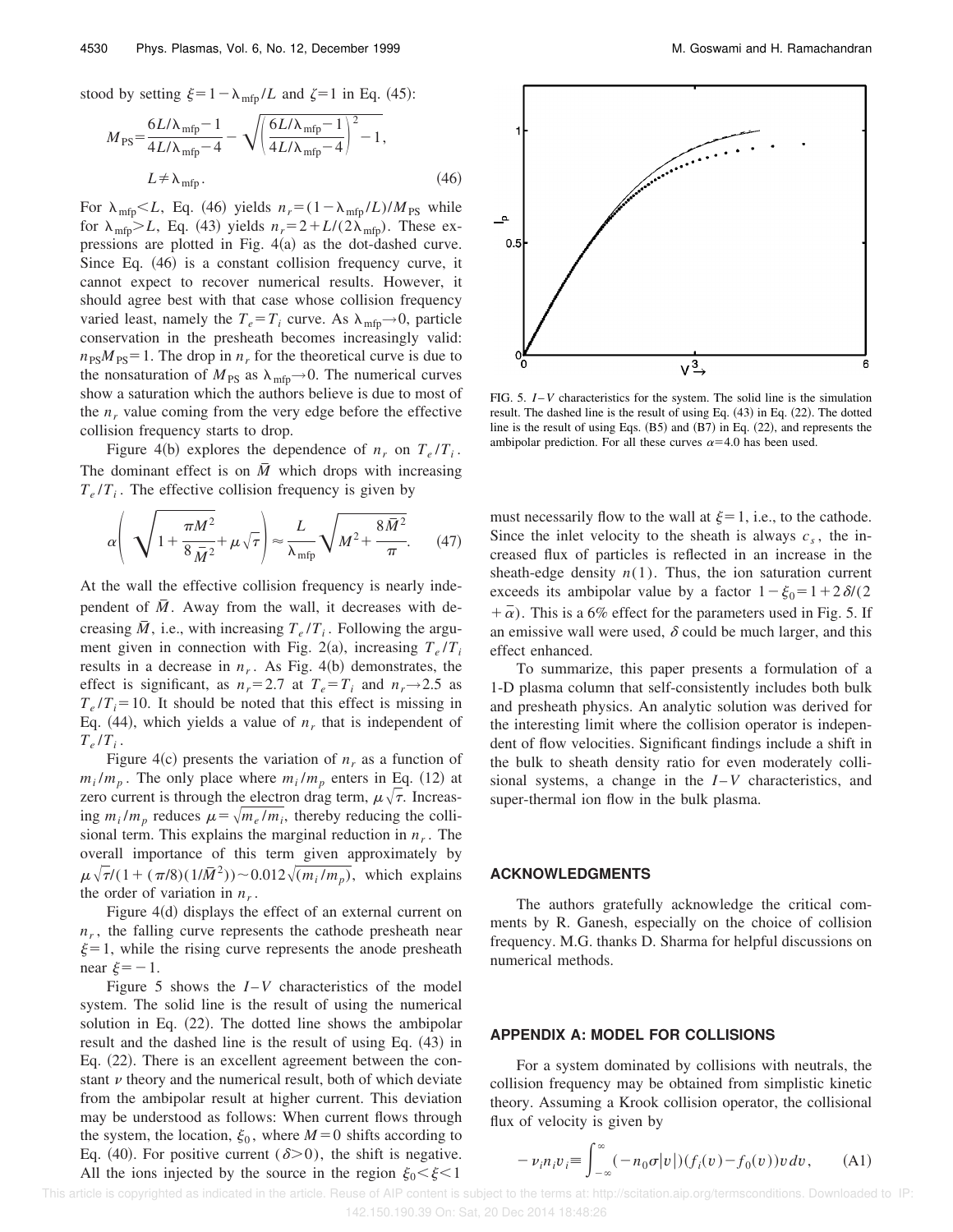where  $f_i(v) = n_i \sqrt{m_i/2\pi T_i}$  exp( $-m_i(v-v_i)^2/2T_i$ ) is the distribution function for the ions, assumed (consistent with the use of fluid theory) to be a drifting Maxwellian,  $f_0(v)$  $= n_{00} \sqrt{m_i/2\pi T_i}$  exp( $-m_i v^2/2T_i$ ) the distribution to which the ions are collisionally relaxing, and  $n_0\sigma|v|$  the collision frequency. The neutrals are assumed to be at the same temperature as the ions, and  $n_{00}$  chosen to make Eq.  $(A1)$  particle conserving.

Assuming that the collision cross-section for ion–neutral collisions is velocity independent, Eq.  $(A1)$  becomes for  $f_i$ and  $f_0$ :

$$
- \nu_i n_i v_i = -n_0 \sigma \left( n_i \sqrt{\frac{m_i}{2 \pi T_i}} \right) \int_{-\infty}^{\infty} v |v| e^{m_i (v - v_i)^2 / 2T_i} dv,
$$
\n(A2)

where the term involving  $f_0$  drops out due to antisymmetry. Transforming to  $\chi^2 = m_i v^2 / T_i$  ( $\chi d\chi = m_i v d k v / T_i$ ), Eq. (A2) becomes

$$
- \nu_i n_i v_i = -\frac{n_0 n_i \sigma}{\sqrt{2\pi}} \frac{T_i}{m_i} \int_0^\infty \chi^2 (e^{-(\chi - \chi_i)^2/2} - e^{-(\chi + \chi_i)^2/2}) d\chi.
$$
\n(A3)

The integral is expressible in the form of error functions:

$$
- \nu_i n_i v_i = -\frac{n_0 n_i \sigma}{\sqrt{2\pi}} \frac{T_i}{m_i} \left[ \sqrt{2\pi} (\chi_i^2 + 1) \text{erf} \left( \frac{\chi_i}{\sqrt{2}} \right) + 2\chi_i \exp \left( \frac{-\chi_i^2}{2} \right) \right], \tag{A4}
$$

where  $\chi_i = v_i \sqrt{m_i / T_i}$  is the normalized fluid velocity.

A simple fit to  $(A4)$  that is correct to within 2% relative error over  $0<\chi<5$  is given by

$$
\left[\sqrt{2\pi}(\chi_i^2 + 1) \operatorname{erf}\left(\frac{\chi_i}{\sqrt{2}}\right) + 2\chi_i \exp\left(\frac{-\chi_i^2}{2}\right)\right]
$$
  
=  $4\chi_i \sqrt{1 + \frac{\pi}{8}\chi_i^2}$ . (A5)

This approximation may be understood as saying that at low fluid velocities, the ion collision frequency is determined primarily by the thermal velocity; at higher fluid velocities, the collision frequency is determined primarily by the fluid velocity. The above-mentioned approximation yields a simple expression for the collision term:

$$
(-\nu_i n_i \nu_i) \frac{L}{n_i c_s^2} = -\left(\frac{4}{\sqrt{2\pi}} \frac{L}{\lambda_{\text{mfp}}} \overline{M}\right) M \sqrt{1 + \frac{\pi}{8} \frac{M^2}{\overline{M}^2}}.
$$
 (A6)

Defining  $\alpha = 4L\overline{M}/\sqrt{2\pi}\lambda_{\text{mfp}}$ , this yields the expression used in  $(8)$ .

For electrons, the same analysis with the additional simplification that  $v_e \ll v_e$  yields

$$
\frac{L\nu_e}{c_s} = \alpha \sqrt{\frac{m_i}{m_e} \frac{T_e}{T_i}},
$$
\nwhere  $M_e = \overline{v}_e / c_s$ .

\n(A7)

The validity of this analysis for electrons requires discussion, since electrons cannot thermalize through such collisions (due to the large mass ratio). Thus this result is to be understood as the rate at which the directed velocity of the electrons decays through isotropization.<sup>20</sup> Further thermalization occurs by scattering off other electrons via Coulomb interactions. It should be noted that while electron–neutral collisions can only isotropize the electron distribution, the electron–electron collisions ( $v_{ee}$ ) can only thermalize the electrons.  $v_{ee}$  collisions cannot reduce the fluid drift velocity of electrons and hence the appropriate frictional drag term for the electron fluid is Eq.  $(A7)$ .

# **APPENDIX B: EQUATIONS FOR AN EQUIVALENT AMBIPOLAR SYSTEM**

In this treatment the plasma is modeled as an ambipolar fluid. Electrons and ions diffuse due to collisions. Because of the ambipolar electric field created due to the charge separation between the electrons and ions, electron flow is retarded and ion flow is accelerated. The dynamics are governed by the steady state ambipolar diffusion equation.

$$
-D_a \frac{d^2 n}{dx^2} = S.
$$
 (B1)

The ion and electron fluxes are given by

$$
\Gamma_i = \mu_i n E - D_i \frac{dn}{dx}, \quad \Gamma_e = -\mu_e n E - D_e \frac{dn}{dx}, \quad (B2)
$$

where  $D_a$  is the ambipolar diffusion coefficient given by  $D_a = (\mu_e \vec{D}_i + \mu_i \vec{D}_e)/(\mu_e + \mu_i), \ \mu_s = |q|/m_s \nu_s$  is the mobility of species *s*, and  $D_s = T_s / m_s v_s$  is its diffusion coefficient.<sup>12</sup> In terms of the notation followed in this paper,  $D_a$  may be written as

$$
\tilde{D}_a = \frac{D_a}{Lc_s} = \frac{1}{\alpha(1 + \mu\sqrt{\tau})},\tag{B3}
$$

and Eq.  $(B1)$  becomes

$$
-\widetilde{D}_a \frac{d^2 \widetilde{n}}{d \xi^2} = \frac{LS}{n_0 c_s} = 1,
$$
\n(B4)

which yields

$$
\widetilde{n}(\xi) = -\frac{1}{2\widetilde{D}_a}\xi^2 + b\xi + c,\tag{B5}
$$

where *b* and *c* are constants to be determined from the boundary conditions. The electric field, *E*, may be eliminated by combining  $\Gamma_i$  and  $\Gamma_e$  of Eq. (B2) to yield

$$
\frac{\Gamma_i}{n_0 c_s} = -\tilde{D}_a \frac{d\tilde{n}}{d\xi} + \frac{\mu_i}{\mu_e + \mu_i} \tilde{I}.
$$
 (B6)

At the sheath edge, the Bohm condition<sup>21</sup> gives

$$
\frac{\Gamma_i(\pm 1)}{n_0 c_s} = \pm \tilde{n}_{\text{edge}} = -\tilde{D}_a \frac{\partial}{\partial \xi} (\tilde{n}(\pm 1)) + \frac{\mu_i}{\mu_e + \mu_i} \tilde{I}. \quad (B7)
$$

### Equations  $(B5)$  and  $(B7)$  yield